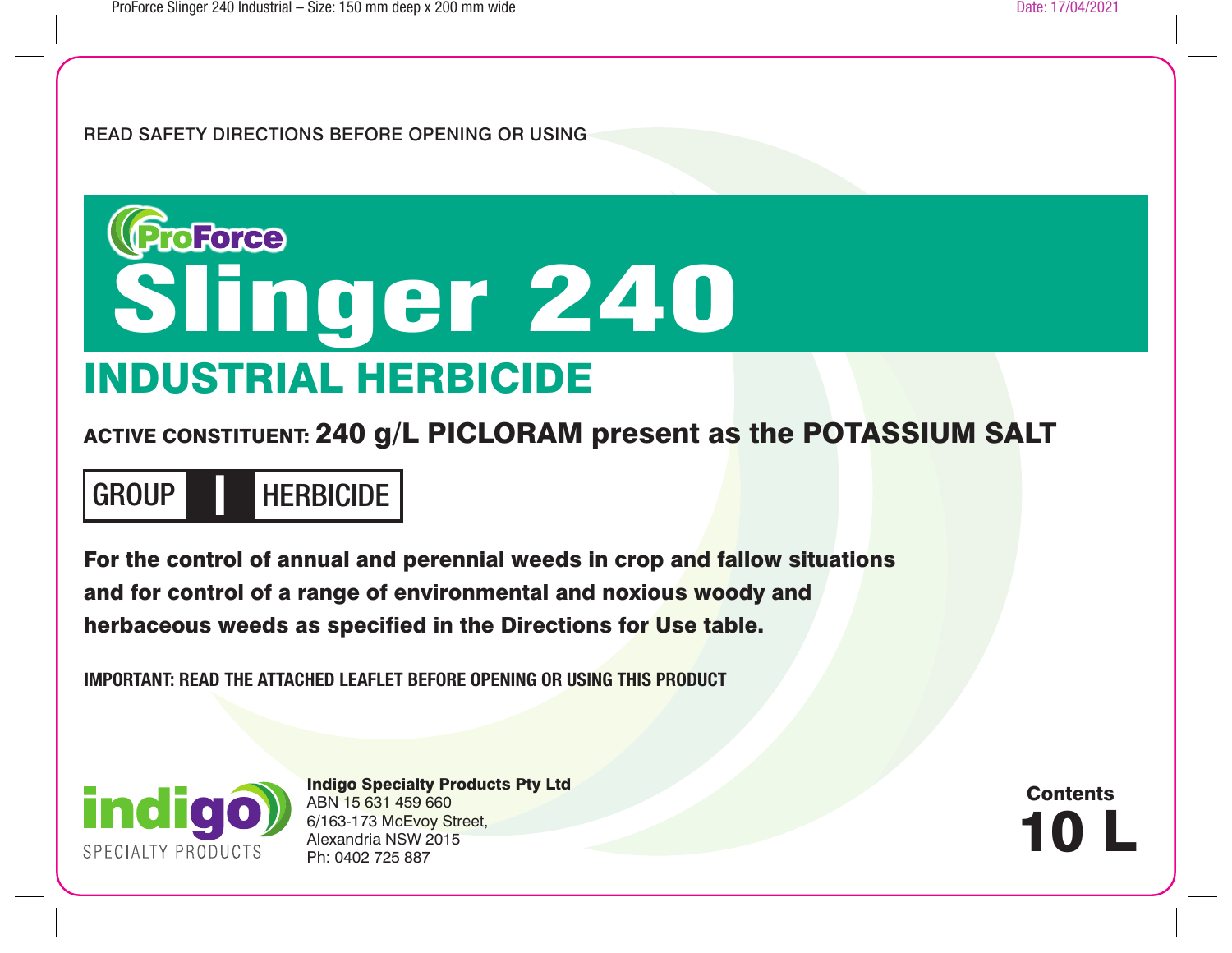# INDUSTRIAL HERBICIDE **Chance**<br>Slinger 240

## **STORAGE AND DISPOSAL**

Store in the closed, original container in a cool, well-ventilated area. DO NOT store for prolonged periods in direct sunlight. Triple rinse containers before disposal. Add rinsings to spray tank. DO NOT dispose of undiluted chemicals on site.

This container can be recycled if it is clean, dry, free of visible residues and has the drumMUSTER logo visible. Triple or pressure rinse container for disposal. Dispose of rinsate by adding to the spray tank. DO NOT dispose of undiluted chemicals on site. Wash outside of the container and the cap. Store cleaned container in a sheltered place with cap removed. It will then be acceptable for recycling at any drumMUSTER collection or similar container management site. The cap should not be replaced but may be taken separately.

If not recycling, break, crush, or puncture and deliver empty packaging to an approved waste management facility. If an approved waste management facility is not available bury the empty packaging 500 mm below the surface in a disposal pit specifically marked and set up for this purpose clear of waterways, desirable vegetation and tree roots, in compliance with relevant Local, State or Territory government regulations. DO NOT burn empty containers or product.

## **SMALL SPILL MANAGEMENT**

Wear protective equipment (See SAFETY DIRECTIONS). Apply absorbent material such as earth, sand, clay granules or cat litter to the spill. Sweep up material for disposal when absorption is completed and contain in a refuse vessel for disposal. (See STORAGE AND DISPOSAL section). If necessary, wash spill area with an alkali detergent and water and absorb as above the wash liquid for disposal.

## **SAFETY DIRECTIONS**

May irritate the eyes. Avoid contact with eyes. Repeated exposure may cause allergic disorders. When opening the container and using the product wear cotton overalls buttoned to the neck and wrists, a washable hat and elbow-length chemical resistant gloves. Wash hands after use. After each day's use, wash gloves and contaminated clothing.

#### **FIRST AID**

If poisoning occurs, contact a doctor or Poisons Information Centre. Phone Australia 131126, New Zealand 0800 764 766.

#### **SDS**

Additional information is listed in the safety data sheet (SDS). A safety data sheet for SLINGER 240 is available from Indigo Specialty Products Pty Ltd on request.

## **CONDTIONS OF SALE:**

Seller warrants that the product conforms to its chemical description and is reasonably fit for the purposes stated on the label when used in accordance with directions under normal conditions of use. No warranty (other than non-excludable statutory warranties) of merchantability or fitness for a particular purpose, express or implied, extends to the use of the product contrary to label instructions, or under off-label permits not endorsed by Indigo Specialty Products Pty Ltd or under abnormal conditions. Indigo Specialty Products Pty Ltd accepts no liability for any loss or damage arising from incorrect storage, handling or use.



# **EMERGENCY DIAL 000**

IN A TRANSPORT

POLICE OR FIRE BRIGADE

SPECIALIST ADVICE IN AN EMERGENCY ONLY **0417 653 654** ALL HOURS – AUSTRALIA WIDE



**10L**

Batch No.

Date of Manufacture

APVMA Approval No.: 66952/129482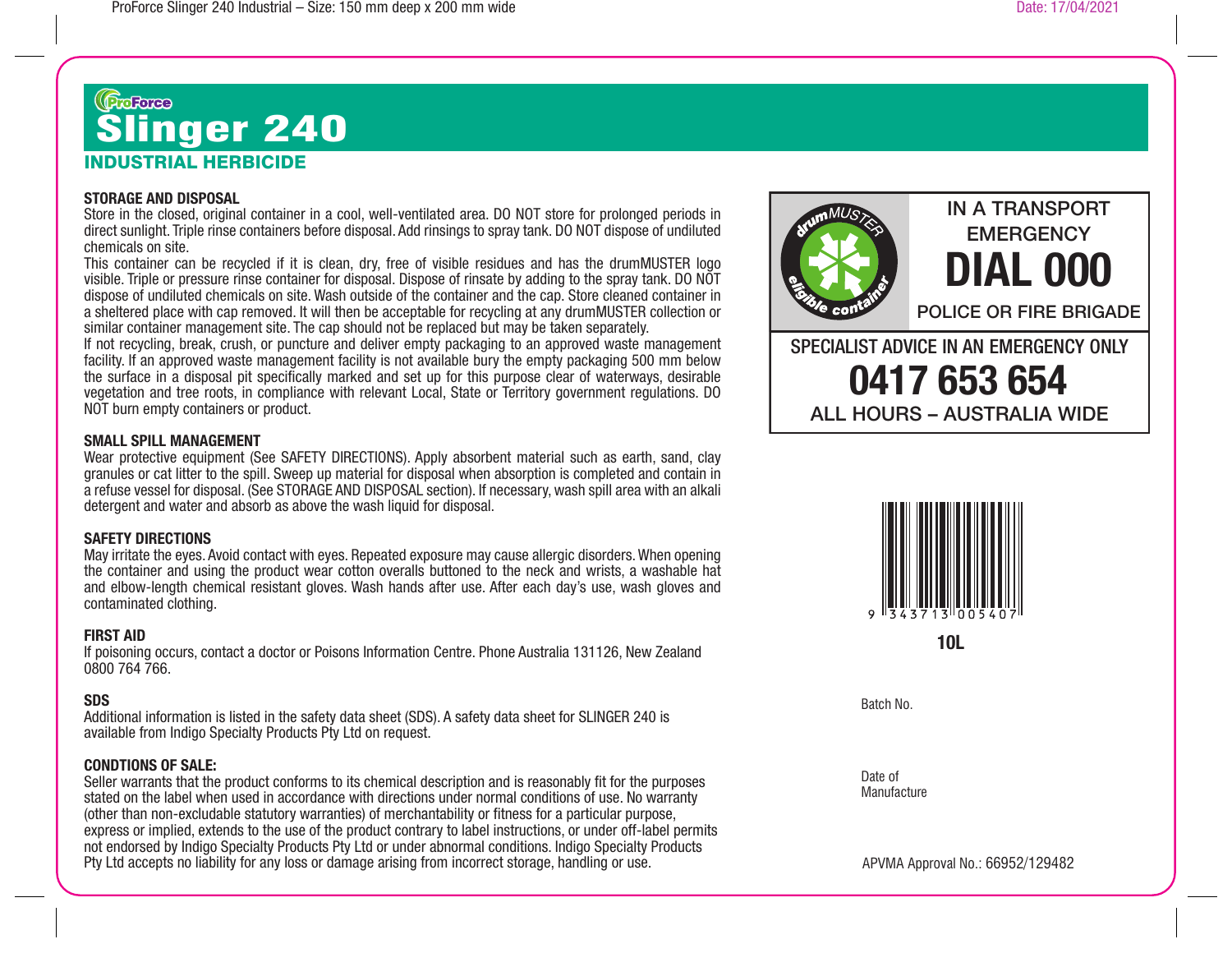PROFORCE SLINGER 240 INDUSTRIAL – 36PP LEAFLET FLAT SIZE: 504 MM WIDE X 339 MM DEEP FOLDS TO: 84 MM WIDE X 113 MM DEEP POLDS TO: 84 MM WIDE X 113 MM DEEP DATE: 17/04/2021 PLAT SIZE: 504 DATE: 17/04/2021

# Grands Slinger 240

| <b>CROP</b>                                                        | <b>CROP STAGE</b>                                                                                                                                          |           | <b>WEEDS CONTROLLED</b>                                                                                                                                                                                                                                               |              | <b>WEED GROWTH</b><br><b>STAGE</b>                                             |                             | <b>STATE</b>     |                                       | RATE/ha                                                                                                                                               |                                                                                                                                                                                                                                                                                                                                                                        | <b>CRITICAL COMMENTS</b>                                                                                                                                                                                                                                                                                                                                                                                                                                                                                                                                                                                                               |
|--------------------------------------------------------------------|------------------------------------------------------------------------------------------------------------------------------------------------------------|-----------|-----------------------------------------------------------------------------------------------------------------------------------------------------------------------------------------------------------------------------------------------------------------------|--------------|--------------------------------------------------------------------------------|-----------------------------|------------------|---------------------------------------|-------------------------------------------------------------------------------------------------------------------------------------------------------|------------------------------------------------------------------------------------------------------------------------------------------------------------------------------------------------------------------------------------------------------------------------------------------------------------------------------------------------------------------------|----------------------------------------------------------------------------------------------------------------------------------------------------------------------------------------------------------------------------------------------------------------------------------------------------------------------------------------------------------------------------------------------------------------------------------------------------------------------------------------------------------------------------------------------------------------------------------------------------------------------------------------|
| Barley, Canary<br>Grass, Oats,<br>Triticale, Wheat                 | Apply from early tillering<br>(when the main shoot has 4-5<br>leaves and 2 or more new<br>tillers have formed) to start of<br>jointing (first node (Z30)). |           | Climbing Buckwheat<br>(Black Bindweed)<br>Common Sowthistle, Doublegee<br>(Spiny Emex), Mustard, Saffron                                                                                                                                                              |              | Up to 6 leaf<br>Young rosette or<br>seedling plants up to 8                    |                             | Qld, NSW<br>only |                                       | 110 mL plus<br>560 mL of MCPA 750 g/L                                                                                                                 |                                                                                                                                                                                                                                                                                                                                                                        | For best control of Climbing Buckwheat<br>apply at early tillering as this weed becomes<br>increasingly difficult to control as it becomes<br>larger.<br>To avoid possible crop damage, DO NOT                                                                                                                                                                                                                                                                                                                                                                                                                                         |
|                                                                    |                                                                                                                                                            |           | Thistle, Skeleton Weed, Turnip Weed,<br>Variegated Thistle, Wild Radish, Wild<br>Turnip                                                                                                                                                                               |              | true leaves                                                                    |                             |                  |                                       |                                                                                                                                                       |                                                                                                                                                                                                                                                                                                                                                                        | spray outside the early tillering to early<br>jointing stage.                                                                                                                                                                                                                                                                                                                                                                                                                                                                                                                                                                          |
| Barley, Triticale,<br>Wheat                                        |                                                                                                                                                            |           | N.Z. Spinach <sup>1</sup> , Wireweed <sup>1</sup><br>Common Sowthistle, N.Z. Spinach,<br>Wireweed                                                                                                                                                                     |              | Up to 4 leaf<br>Apply up to 4 leaf<br>stage                                    |                             |                  |                                       | 85 mL plus 450 mL<br>MCPA 750 g/L plus<br>5 g metsulfuron methyl<br>$600$ g/kg                                                                        |                                                                                                                                                                                                                                                                                                                                                                        | Suppression only - spray early.<br>Add WetDrop Wetter 1000 at the rate of 100<br>mL/100 L of water.                                                                                                                                                                                                                                                                                                                                                                                                                                                                                                                                    |
| Barley,<br>Canary grass, Oats,<br>Triticale, Wheat                 | Apply from 3 leaf to early<br>tillering (when the main shoot<br>has 4-5 leaves and 2 or more Wild Turnip<br>new tillers 600 mL have                        |           | Capeweed, Doublegee, Saffron<br>Thistle, Turnip Weed, Wild Mustard,                                                                                                                                                                                                   |              | Young rosette or<br>seedling plants up to 4<br>true leaves<br>Young rosette or |                             | WA only          |                                       | 65 mL plus<br>340 mL MCPA 750 g/L<br>80 mL plus                                                                                                       |                                                                                                                                                                                                                                                                                                                                                                        | To avoid possible crop damage DO NOT spray<br>outside the early tillering to early jointing<br>stage.<br>Caution: DO NOT use this product where the                                                                                                                                                                                                                                                                                                                                                                                                                                                                                    |
|                                                                    | formed) to start of jointing<br>(first node (Z30)).                                                                                                        |           |                                                                                                                                                                                                                                                                       |              | seedling plants up to 6<br>true leaves                                         |                             |                  |                                       | 420 g/L MCPA 750 g/L                                                                                                                                  |                                                                                                                                                                                                                                                                                                                                                                        | land to be treated will be sown to lupins or<br>peas the following year or where a volunteer<br>medic or subclover pasture is required in the<br>following season. Only use when a cereal<br>crop will follow the cereal crop to be treated.                                                                                                                                                                                                                                                                                                                                                                                           |
|                                                                    |                                                                                                                                                            |           | Wireweed <sup>1</sup>                                                                                                                                                                                                                                                 |              | Up to 4 leaf                                                                   |                             |                  |                                       |                                                                                                                                                       |                                                                                                                                                                                                                                                                                                                                                                        | <sup>1</sup> Suppression only                                                                                                                                                                                                                                                                                                                                                                                                                                                                                                                                                                                                          |
|                                                                    | Apply from early to mid-<br>tillering.                                                                                                                     |           | Docks, Sorrel                                                                                                                                                                                                                                                         |              | Active growth                                                                  |                             |                  |                                       | 110 mL plus<br>560 g of MCPA 750 g/L                                                                                                                  |                                                                                                                                                                                                                                                                                                                                                                        |                                                                                                                                                                                                                                                                                                                                                                                                                                                                                                                                                                                                                                        |
| Linseed, Linola                                                    | Apply when the crop is 8-20<br>cm high                                                                                                                     |           | Climbing Buckwheat (Black<br>Bindweed), Doublegee (Spiny Emex),<br>Mustard, Saffron Thistle, Skeleton<br>Weed, Variegated Thistle, Wild Radish,<br><b>Wild Turnip</b>                                                                                                 |              | Young rosette or<br>seedling plants up to 4<br>true leaves                     |                             | Qld, NSW<br>only |                                       | 70 to 90 mL plus<br>375 mL to<br>470 mL MCPA 750                                                                                                      |                                                                                                                                                                                                                                                                                                                                                                        | Use the higher rate when Climbing<br>Buckwheat is present or weed growth is<br>advanced.                                                                                                                                                                                                                                                                                                                                                                                                                                                                                                                                               |
|                                                                    |                                                                                                                                                            |           | N.Z. Spinach <sup>1</sup> , Wireweed <sup>1</sup>                                                                                                                                                                                                                     |              | Up to 2 leaf                                                                   |                             |                  |                                       |                                                                                                                                                       |                                                                                                                                                                                                                                                                                                                                                                        | <sup>1</sup> Suppression only - spray early.                                                                                                                                                                                                                                                                                                                                                                                                                                                                                                                                                                                           |
|                                                                    |                                                                                                                                                            |           | Table 2: For use in tank mix with 2,4-D Amine 625 g/L (Farmalinx 2,4-D 625 Herbicide)                                                                                                                                                                                 |              |                                                                                |                             |                  |                                       |                                                                                                                                                       |                                                                                                                                                                                                                                                                                                                                                                        |                                                                                                                                                                                                                                                                                                                                                                                                                                                                                                                                                                                                                                        |
| <b>CROP</b>                                                        | <b>CROP STAGE</b>                                                                                                                                          |           | <b>WEEDS CONTROLLED</b>                                                                                                                                                                                                                                               | <b>STAGE</b> | <b>WEED GROWTH</b>                                                             | <b>STATE</b>                |                  | RATE/ha                               |                                                                                                                                                       |                                                                                                                                                                                                                                                                                                                                                                        | <b>CRITICAL COMMENTS</b>                                                                                                                                                                                                                                                                                                                                                                                                                                                                                                                                                                                                               |
| Barley, Oats,<br>Triticale, Wheat                                  | Apply from 3-4 tiller<br>stage to start of jointing<br>(first node) Z23 to<br>231 for least effect on<br>the crop.                                         |           | <b>Climbing Buckwheat (Black</b><br>Bindweed), New Zealand Spinach,<br>Docks, Doublegee (Spiny Emex),<br>Saffron Thistle, Sow Thistle                                                                                                                                 |              | Young rosette or<br>seedling plants up to<br>8 true leaves                     | Qld. NSW<br>  only          |                  | 95 mL plus<br>145 mL of               | 2,4-D Amine 625                                                                                                                                       | becomes larger.                                                                                                                                                                                                                                                                                                                                                        | Winter cereals may be treated using an aircraft or ground<br>boom (see APPLICATION SECTION).<br>For best control of Climbing Buckwheat, apply early as<br>this weed becomes increasingly difficult to control as it                                                                                                                                                                                                                                                                                                                                                                                                                    |
|                                                                    |                                                                                                                                                            |           | Mustards, Radish, Turnip Weed,<br>Hexham Scent, Mintweed, Variegated<br>Thistle, Sunflower, Wireweed <sup>2</sup><br><b>Skeleton Weed</b>                                                                                                                             |              |                                                                                | SA only                     |                  | 95 mL plus<br>520 mL                  | 2.4-D Amine 625                                                                                                                                       |                                                                                                                                                                                                                                                                                                                                                                        | <sup>2</sup> Suppression only - spray early.                                                                                                                                                                                                                                                                                                                                                                                                                                                                                                                                                                                           |
| Stubble or fallow<br>land prior to sowing<br><b>Winter Cereals</b> | Not applicable                                                                                                                                             | spp.)     | Amaranthus spp., Bathurst Burr,<br>Bellvine, Fat Hen, Morning Glory,<br>Noogoora Burr, Parthenium Weed,<br>Redroot Amaranth, Sesbania Pea,<br>Stinking Roger, Thornapple (Datura                                                                                      | diameter     | Young rosette or<br>seedling plants up<br>to 25 cm height or                   | Qld, NSW<br>only            |                  | 315 mL plus<br>480 mL                 | 2,4-D Amine 625                                                                                                                                       | May be applied using an aircraft or ground boom (see<br>APPLICATION SECTION).<br>This rate will provide control of weeds present at the time<br>of application and residual control of later germinations.<br>DO NOT apply two months prior to sowing winter cereals<br>as some damage to the crop may occur, particularly if<br>conditions are dry after application. |                                                                                                                                                                                                                                                                                                                                                                                                                                                                                                                                                                                                                                        |
|                                                                    |                                                                                                                                                            |           | Fleabane (Conyza spp)                                                                                                                                                                                                                                                 |              |                                                                                | Qld. NSW<br>only            |                  |                                       | 220 mL plus 335 mL<br>2,4-D Amine 625<br>plus glyphosate                                                                                              |                                                                                                                                                                                                                                                                                                                                                                        | Rate of glyphosate required determined by the grass<br>species present at application.                                                                                                                                                                                                                                                                                                                                                                                                                                                                                                                                                 |
| <b>Summer Cereals</b><br>Maize, Sorghum                            | Spray when the crop<br>has between 4 and 6<br>fully expanded leaves<br>and secondary roots<br>have developed.                                              |           | Thornapple (Datura spp.) and other<br>broadleaf weeds including:<br>Amaranthus spp., Annual Ground<br>Cherry, Bladder Ketmia, Caltrop,<br>Bellvine, Black Pigweed, Mintweed,<br>Noogoora Burr, Red Pigweed,<br>Sesbania Pea, Wild Gooseberry,<br><b>Wandering Jew</b> | diameter     | Young rosette or<br>seedling plants up<br>to 15 cm height or                   | Qld,<br>NSW,<br>ACT<br>only |                  |                                       | 105 mL or 155 mL<br>plus 160 mL or 240<br>mL 2,4-D Amine 625<br>and 1.25 L or 1.67 L/<br>ha atrazine flowable<br>or an equivalent<br>granular product | the atrazine label.                                                                                                                                                                                                                                                                                                                                                    | Use the lower rate when weeds are small and actively<br>growing. Use the higher rate for larger weeds.<br>Caution: If rotating to atrazine susceptible crops, DO NOT<br>apply later than November.<br>Add either a wetter or a crop oil as required according to<br>DO NOT add a crop oil when using on sorghum.                                                                                                                                                                                                                                                                                                                       |
|                                                                    |                                                                                                                                                            |           | Datura spp. and other broadleaved<br>weeds, as listed above                                                                                                                                                                                                           |              |                                                                                |                             |                  | 155 mL plus<br>520 mL                 | 2,4-D Amine 625                                                                                                                                       | Datura spp.<br>plants are brittle.                                                                                                                                                                                                                                                                                                                                     | This mixture will result in reduced residual control of<br>Caution: This mixture may cause crop damage. To<br>minimize damage, avoid applying these chemicals when<br>the crop is rapidly growing under high temperature<br>and soil moisture conditions. Use droppers and avoid<br>spraying the growing points of the crop.<br>DO NOT cultivate for 10-14 days after application while<br>For further advice seek information from your state<br>agriculture department or your local spray adviser.                                                                                                                                  |
| Sugar cane                                                         | Vegetative                                                                                                                                                 | Sicklepod |                                                                                                                                                                                                                                                                       |              | See critical<br>comments                                                       | Qld only                    |                  | 220-470 mL<br>plus<br>$1.2 L - 1.5 L$ | 2,4-D Amine 625                                                                                                                                       | varieties.                                                                                                                                                                                                                                                                                                                                                             | May be applied using an aircraft using at least 50 L/ha of<br>water or ground boom using at least 200 L/ha of water<br>(see APPLICATION SECTION).<br>Always add Uptake* Spraying oil at 1 L/200 L, or add<br>WetDrop Wetter 1000 at the rate of 200 mL/200 L of<br>spray mixture. Use 220 mL plus 1135 mL/ha 2,4-D<br>Amine 625 when weeds are less than 50 cm tall. Use<br>315 mL plus 1280 mL/ha 2,4-D Amine 625 when weeds<br>are 50 to 100 cm tall.<br>Use 470 mL plus 1520 mL/h 2,4-D Amine 625 rate when<br>weeds are more than 100 cm tall.<br>Apply only once per season.<br>DO NOT add 2,4-D Amine to known 2,4-D susceptible |

Table 3: Fallow Situation for use in tank mix with Triclopyr 600 g/L (Farmalinx TRIPYR 600 EC Herbicide) and Glyphosate 450 g/L (Farmalinx GLYPHO 450 Herbicide)<br>See GENERAL INSTRUCTIONS-APPLICATION section for application

| <b>FALLOW</b>                                                         |                                                              |               |                                                                                                      |                                                                                                                                                                                                                                                |  |  |  |  |  |
|-----------------------------------------------------------------------|--------------------------------------------------------------|---------------|------------------------------------------------------------------------------------------------------|------------------------------------------------------------------------------------------------------------------------------------------------------------------------------------------------------------------------------------------------|--|--|--|--|--|
| <b>WEEDS CONTROLLED</b>                                               | <b>WEED GROWTH CONTROLLED</b>                                | <b>STATE</b>  | RATE/ha                                                                                              | <b>CRITICAL COMMENTS</b>                                                                                                                                                                                                                       |  |  |  |  |  |
| <b>Blackberry Nightshade</b><br>- suppression only                    | 10 to 25 cm tall prior to flowering                          | Qld. NSW only | 85 to 165 mL plus<br>100 to 200 mL                                                                   | FOR USE BY GROUND EQUIPMENT ONLY.<br>Plants must be actively growing.                                                                                                                                                                          |  |  |  |  |  |
| Camel Melon, Prickly Paddy<br>Melon, Cucumber Melon<br>(Cucumis melo) | From 2 leaf to 50 cm diameter                                |               | Triclopyr 600 g/L+<br>1.2 L Glyphosate 450 g/L + adiuvant                                            | Use the lower rate on the smaller weeds, as specified in the<br>weed growth stage (or up to 5 cm diameter for Polymeria<br>pusilla). Refer to GLYPHO 450 label for use of adjuvant.<br>DO NOT plant susceptible crops for up to 9 months after |  |  |  |  |  |
| Common Sowthistle                                                     | From 8 leaf to flowering                                     |               |                                                                                                      | application, as specified in GENERAL INSTRUCTIONS -                                                                                                                                                                                            |  |  |  |  |  |
| Cow Vine                                                              | From 2 to 5 leaf up to 15 cm<br>diameter, prior to flowering |               |                                                                                                      | MINIMUM RECROPPING PERIODS - Black Cracking Clav<br>Soils, NNSW & Old.<br>Dry conditions after application will increase the recropping                                                                                                        |  |  |  |  |  |
| Lucerne (established)                                                 | Active growth, 15 to 25 cm high.<br>during Spring            |               | 125 to 210 mL plus 150 to 250 mL<br>triclopyr 600 g/L + 1.2 L glyphosate $450+$<br>adjuvant          | intervals.                                                                                                                                                                                                                                     |  |  |  |  |  |
| Polymeria pusilla                                                     | 2 to 12 leaf up to 20 cm diameter.<br>prior to flowering     |               | 85 to 165 mL plus 100 to 200 mL<br>triclopyr 600 $a/L + 1.2 L$ alyphosate<br>$450 + \text{adjuvant}$ |                                                                                                                                                                                                                                                |  |  |  |  |  |

| (Farmalinx Metfuron 600 WG Herbicide)<br>Table 4: High Volume / Spot Spraying                   |                                                              |                                                        |                                                                                                                              | PART B: WOODY WEEDS SITUATION - For use with Triclopyr 600 g/L (Farmalinx TRIPYR 600 EC Herbicide ) or 2,4-D Amine 625 g/L (Farmalinx 2,4-D 625 Herbicide) or Metsulfuron Methyl 600 g/kg                  | <b>WEEDS CONTROLLED</b>                                              | <b>WEED GROWTH</b><br><b>CONTROLLED</b>                                         | <b>STATE</b>                                       | AGRICULTURAL NON-CROP AREAS, COMMERCIAL AND INDUSTRIAL AREAS, FORESTS, PASTURES AND RIGHTS-OF-WAY<br><b>RATE/100 L WATER</b>   | <b>CRITICAL COMMENTS</b>      |                                                                                                                                                                                                                    |
|-------------------------------------------------------------------------------------------------|--------------------------------------------------------------|--------------------------------------------------------|------------------------------------------------------------------------------------------------------------------------------|------------------------------------------------------------------------------------------------------------------------------------------------------------------------------------------------------------|----------------------------------------------------------------------|---------------------------------------------------------------------------------|----------------------------------------------------|--------------------------------------------------------------------------------------------------------------------------------|-------------------------------|--------------------------------------------------------------------------------------------------------------------------------------------------------------------------------------------------------------------|
| <b>WEEDS CONTROLLED</b>                                                                         | <b>WEED GROWTH</b>                                           | <b>STATE</b>                                           | AGRICULTURAL NON-CROP AREAS, COMMERCIAL AND INDUSTRIAL AREAS, FORESTS, PASTURES AND RIGHTS-OF-WAY<br><b>RATE/100 L WATER</b> | <b>CRITICAL COMMENTS</b>                                                                                                                                                                                   | Manuka                                                               | At flowering                                                                    | Vic only                                           | 210 mL plus 250 mL triclopyr 600 g/L                                                                                           |                               | For optimum results, add Pulse Penetrant at 200 mL/100 L of spray<br>Thoroughly wet foliage, stems and soil around the base of the plants.                                                                         |
| African Boxthorn<br>Alkali Sida                                                                 | <b>CONTROLLED</b><br>Less than 2 m tall<br>Pre-flowering     | <b>All States</b>                                      | 210 mL plus 250 mL triclopyr 600 g/L<br>Qld, NSW, ACT, Vic, WA only   95 mL plus 145 mL 2,4-D Amine 625                      | Apply when bushes have good leaf cover, growth and no leaf fall.                                                                                                                                           | Mayne's Pest<br>Mesquite<br>(Prosopis spp.)                          | Seedling, full leaf and<br>flowering before podding                             | Qld only<br>QId. NSW, ACT, WA, NT only<br>Qld only | 190 mL plus 290 mL 2,4-D Amine 625<br>145 mL plus 175 mL triclopyr 600 g/L<br>280 mL plus 335 mL triclopyr 600 g/L             |                               | Thorough coverage essential.<br>DO NOT spray plants bearing pods.<br>Add WETDROP WETTER at the rate of 100 mL/100 L of water for best                                                                              |
| Amsinckia (Yellow Burr Weed)   During rosette stage                                             |                                                              | SA only<br>Vic, SA only                                | 45 mL plus 70 mL 2.4-D Amine 625<br>25 mL plus 35 mL 2,4-D Amine 625                                                         |                                                                                                                                                                                                            | Prosopis velutina<br>Mistflower                                      | Spring to Autumn                                                                | Qld, NSW, ACT only                                 | 145 mL plus 175 mL triclopyr 600 g/L                                                                                           | results                       | Apply as a thorough foliar spray.                                                                                                                                                                                  |
| Angophora spp<br>Apple-of-Sodom                                                                 | 1 to 3 m tall<br>Flowering to early fruiting                 | <b>All States</b><br>Vic only                          | 145 mL plus 175 mL triclopyr 600 g/L<br>205 mL plus 310 mL 2,4-D Amine 625                                                   |                                                                                                                                                                                                            |                                                                      |                                                                                 | Qld, NSW, ACT, Vic, SA,<br>WA only                 | 205 mL plus 310 mL 2,4-D Amine 625                                                                                             |                               |                                                                                                                                                                                                                    |
| <b>Artichoke Thistle</b>                                                                        | Late Winter to Spring<br>before flowering                    | SA only<br>Vic only                                    | 95 mL plus 145 mL 2,4-D Amine 625<br>65 mL plus 95 mL 2,4-D Amine 625                                                        |                                                                                                                                                                                                            | Mother-of-millions                                                   | Flowering                                                                       | Qld, NSW, ACT only                                 | 210 mL plus 250 mL triclopyr 600 g/L                                                                                           | <b>results</b>                | Add WETDROP WETTER at the rate of 100 mL/100 L of water for best                                                                                                                                                   |
| Australian Blackthorn                                                                           | Less than 2 m tall                                           | SA only<br>All States                                  | 40 mL plus 60 mL 2,4-D Amine 625<br>210 mL plus 250 mL triclopyr 600 g/L                                                     | SA - Use double rate at flowering.<br>Apply from late Spring to early Autumn.                                                                                                                              | Onion Weed<br>Ox-eye Daisy                                           | Pre-flower<br>Up to early flowering                                             | Vic, SA<br>only<br>Vic only                        | 25 mL plus 35 mL 2.4-D Amine 625 plus<br>125 mL diquat (200 g/L)<br>45 mL plus 70 mL 2,4-D Amine 625                           |                               |                                                                                                                                                                                                                    |
| Banksia spp.<br>Biddy Bush (Chinese Shrub)<br>(Sifton Bush)                                     | 1 to 3 m tall<br>Autumn when activelv<br>growing             | NSW, ACT only                                          | 145 mL plus 175 mL triclopyr 600 g/L<br>210 mL plus 250 mL triclopyr 600 g/L                                                 | Add WETDROP Wetter at the rate of 125 mL/100 L of water for best<br>esults                                                                                                                                 | Paddy's Lucerne                                                      | Active growth                                                                   | NSW, ACT only                                      | 210 mL plus 250 mL triclopyr 600 g/L                                                                                           |                               | Plants that have been continually slashed or grazed over many seasons<br>may be difficult to control and regrowth may occur                                                                                        |
| Bindweed                                                                                        | Double budding                                               | Qld, NSW, ACT, Vic, SA,<br>WA only                     | 405 mL plus 625 mL 2,4-D Amine 625                                                                                           |                                                                                                                                                                                                            | Pampas Lily-of-the-valley<br>Parkinsonia                             | Under 2 m tall                                                                  | Vic, SA only<br>Qld, WA, NT only                   | 205 mL plus 310 mL 2,4-D Amine 625<br>145 mL plus 175 mL triclopyr 600 g/L                                                     |                               | Add Uptake Spraying Oil @ 500 mL/100 L water. Avoid spraying under<br>dry conditions when plants are stressed or bearing pods. Thoroughly                                                                          |
| Blackberry<br>Blackberry-Hybrid (Rubus<br>spp.)                                                 | December-January<br>December and April                       | Vic only<br>All States                                 | 405 mL plus 625 mL 2,4-D Amine 625<br>150 mL plus 10 g metsulfuron methyl<br>600 g/kg                                        | Spray regrowth in Autumn.<br>Spray to thoroughly wet all foliage and canes. Ensure peripheral<br>runners are sprayed. DO NOT apply to plants bearing mature fruit.                                         | <b>Parthenium Weed</b>                                               | During rosette stage                                                            | Qld, NSW, ACT only                                 | 40 mL plus 60 mL 2,4-D Amine 625                                                                                               | wet foliage.                  | Use at least 3000 L diluted spray/ha in dense Parthenium                                                                                                                                                           |
| Blackberry in association with: Late Spring to Autumn<br>Docks, Ragwort, Smartweed,<br>Thistles |                                                              | All States                                             | 145 mL plus 175 mL triclopyr 600 g/L OR<br>210 mL plus 250 mL triclopyr 600 g/L                                              | Use the higher rate on plants which have been damaged by grazing<br>stock or insects and on known difficult to kill Blackberry. Where<br>erbicides other than Group I herbicides have been used, allow two | Paterson's Curse (Salvation<br>Jane)<br><b>Prairie Ground Cherry</b> | losette to pre-flowering<br>Flowering to fruiting                               | Qld, NSW, ACT, Vic, SA,<br>WA only<br>Vic only     | 45 mL plus 70 mL 2,4-D Amine 625<br>95 mL plus 145 mL 2,4-D Amine 625                                                          |                               | Retreatment will be necessary.                                                                                                                                                                                     |
| <b>Black Knapweed</b>                                                                           | December-January                                             | Vic only                                               | 205 mL plus 310 mL 2.4-D Amine 625                                                                                           | seasons regrowth to occur before respraying with SLINGER 240.<br>Spray plant and soil for 1 m around base of plant.                                                                                        | Prickly Pear (common).<br>Smooth Tree Pear                           | Active phyllode growth                                                          | <b>All States</b>                                  | 210 mL plus 250 mL triclopyr 600 g/L                                                                                           |                               | Apply as a thorough foliar spray. Regrowth may occur, so a follow-up<br>application may be necessary.                                                                                                              |
| <b>Bladder Campion</b><br><b>Blue Heliotrope</b>                                                | August Pre-flowering<br>Flowering                            | SA only<br>Qld, NSW, ACT only                          | 210 mL plus 250 mL triclopyr 600 g/L                                                                                         | Apply in a minimum spray volume of 1250 L/ha.                                                                                                                                                              | Quena (Tomato Weed)                                                  |                                                                                 | Qld, NSW, ACT, Vic, SA,<br>WA only                 | 205 mL plus 310 mL 2,4-D Amine 625                                                                                             |                               |                                                                                                                                                                                                                    |
| Boneseed (Bitou Bush)                                                                           | Flowering to fruiting                                        | Qld, NSW, ACT, Vic, SA,<br>WA only                     | 205 mL plus 310 mL 2,4-D Amine 625                                                                                           | Treat freshly cut stumps with 1 L/10 L water at any time.                                                                                                                                                  | Ragwort                                                              | SA only                                                                         | SA only                                            | Rosette to cabbage stage   Qld, NSW, ACT, Vic, WA only   95 mL plus 145 mL 2,4-D Amine 625<br>45 mL plus 70 mL 2,4-D Amine 625 |                               |                                                                                                                                                                                                                    |
| Borreria (Square Weed)                                                                          |                                                              | Qld only                                               | 45-95 mL plus 70-145 mL<br>2.4-D Amine 625                                                                                   | Use higher rate on older plants.<br>Add WETDROP WETTER at the rate of 100 mL/100 L of water.                                                                                                               | <b>Rubber Vine</b><br>(Not infected with rust)                       | Up to 1.5 m tall at<br>flowering                                                | Qld, WA, NT only                                   | 145 mL plus 175 mL triclopyr 600 g/L                                                                                           |                               | Spray all leaves and stems just to the point of run-off and thoroughly<br>spray the base of the plant. With larger, more dense stands, regrowth<br>may occur. Subsequent control of any regrowth should be done by |
| Boxthorn, African                                                                               | Prior to bud burst                                           |                                                        | Qld. NSW. ACT. Vic. WA only 1405 mL plus 625 mL 2.4-D Amine 625                                                              | Treat small plants only. Thorough coverage essential. Spray soil to<br>drip line.                                                                                                                          |                                                                      | Dense stands greater<br>than 1.5 m tall at<br>flowering                         |                                                    | 210 mL plus 250 mL triclopyr 600 g/L                                                                                           | basal bark spraying.          |                                                                                                                                                                                                                    |
| Bracken, Common<br>(Pteridium esculentum)<br>Broom, Cape                                        | Full frond expansion<br>Prior to pod formation               | <b>All States</b><br>SA only                           | 150 mL plus 10 g metsulfuron<br>methyl 600 g/kg<br>95 mL plus 145 mL 2,4-D Amine 625                                         | Spray to thoroughly wet all foliage, but not to cause run-off.<br>Thoroughly wet foliage and soil around base of plant.                                                                                    |                                                                      | All stages                                                                      | Qld only                                           | 405 mL plus 625 mL 2,4-D Amine 625                                                                                             |                               | Thoroughly wet leaves and soil around the base of the plant. Cut<br>and spray stump of large plants. See GENERAL INSTRUCTIONS,                                                                                     |
| Broom, English<br>Brooms:                                                                       | Spring to mid-Summer                                         | /ic, SA only<br>All States                             | 105 mL plus 125 mL triclopyr 600 g/L                                                                                         | Apply as a thorough foliage spray.                                                                                                                                                                         | Siam Weed                                                            | Active growth                                                                   | Qld, WA                                            | 145 mL plus 175 mL triclopyr 600 g/L                                                                                           | <b>APPLICATION section</b>    | Add WETDROP WETTER at the rate of 100 mL/100 L of water for best                                                                                                                                                   |
| Cape, English, Flax Leaf,<br>Montpellier                                                        | prior to pod formation<br>Autumn to Winter                   |                                                        | 145 mL plus 175 mL triclopyr 600 g/L                                                                                         |                                                                                                                                                                                                            | St John's Wort                                                       | From flowering to early                                                         | l only<br><b>All States</b>                        | 210 mL plus 250 mL triclopyr 600 g/L                                                                                           | results                       | Late Spring to early Summer.                                                                                                                                                                                       |
| <b>Burr Ragweed</b><br>Californian (perennial) Thistle                                          | During budding stage                                         | Qld only<br>Qld, NSW, ACT, Vic, SA,                    | 205 mL plus 310 mL 2,4-D Amine 625                                                                                           |                                                                                                                                                                                                            |                                                                      | seed set<br>Late Spring to early                                                |                                                    | Qld, NSW, ACT, Vic, SA only   155 mL plus 240 mL 2,4-D Amine 625                                                               |                               | High Volume: Apply by calibrated handgun with D5 or D6 (2-3 mm)                                                                                                                                                    |
| Camphor Laurel                                                                                  | Less than 2 m tall                                           | WA only<br><b>All States</b>                           | 145 mL plus 175 mL triclopyr 600 g/L                                                                                         | Apply as a thorough foliage spray.                                                                                                                                                                         |                                                                      | Summer, during<br>flowering to early<br>seed set                                |                                                    |                                                                                                                                |                               | nozzle plate and operated at 400-500 kpa (60-70 psi). Apply 3000 L/ha<br>(i.e. 3 L/10 square metres) to dense infestations.<br>Regrowth and seedlings may be retreated the following season.                       |
| Camel thorn                                                                                     | Above 2 m tall                                               | Vic, SA only                                           | 210 mL plus 250 mL triclopyr 600 g/L<br>405 mL plus 625 mL 2,4-D Amine 625                                                   |                                                                                                                                                                                                            | Sicklepod                                                            | Up to flowering                                                                 | Qld, WA, NT only                                   | 85 mL plus 100 mL triclopyr 600 g/L                                                                                            | results                       | DO NOT apply to podding plants.<br>Add WETDROP WETTER at the rate of 100 mL/100 L of water for best                                                                                                                |
| <b>Cape Honeyflower</b><br>Casuarina spp.                                                       | At flowering stage<br>1 to 3 m tall                          | Qld, NSW, ACT, Vic, SA,<br>WA only<br>All States       | 205 mL plus 310 mL 2,4-D Amine 625<br>145 mL plus 175 mL triclopyr 600 g/l                                                   | Apply as a thorough foliage spray                                                                                                                                                                          |                                                                      |                                                                                 | Qld, NT only                                       | 95 mL plus 145 mL 2,4-D Amine 625                                                                                              |                               | See also Sugarcane in Table 2. In pastures a repeat spray may be<br>necessary for control of subsequent seedling germination                                                                                       |
| <b>Chilean or Green Cestrum</b>                                                                 | During full leaf                                             | Qld, NSW, ACT, Vic, SA,<br>WA only                     | 205 mL plus 310 mL 2,4-D Amine 625                                                                                           |                                                                                                                                                                                                            | Silverleaf Nightshade<br><b>Skeleton Weed</b>                        | Summer and Autumn                                                               | NSW, ACT, Vic, SA only<br>Qld, NSW, ACT, WA only   | 205 mL plus 310 mL 2,4-D Amine 625<br>405-625 mL plus 625-960 mL                                                               |                               |                                                                                                                                                                                                                    |
| Chinee Apple                                                                                    | Less than 2 m tall                                           | Qld, WA only                                           | 145 mL plus 175 mL triclopyr 600 g/L                                                                                         | Add WETDROP WETTER at the rate of 100 mL/100 L of water for best<br>esults                                                                                                                                 | Smart Weed                                                           | Winter<br>Seedling to pre-flowering   Qld, NSW, ACT, Vic, SA,                   | Vic, SA only                                       | 2,4-D Amine 625<br>205 mL plus 310 mL 2.4-D Amine 625<br>45 mL plus 70 mL 2,4-D Amine 625                                      | Very susceptible.             | See "Winter Cereals" in Table 2.                                                                                                                                                                                   |
| <b>Chinese Scrub</b><br><b>Cockspur Thorn</b>                                                   | Autumn<br>Spring to Autumn                                   | Vic only<br>Qld, NSW, ACT only                         | 205 mL plus 310 mL 2,4-D Amine 625<br>145 mL plus 175 mL triclopyr 600 g/L                                                   | Apply as a thorough foliage spray.                                                                                                                                                                         | <b>Spiny Broom</b>                                                   | During full leaf stage                                                          | WA only<br>Vic only                                | 205 mL plus 310 mL 2,4-D Amine 625                                                                                             |                               |                                                                                                                                                                                                                    |
| Colocynth<br><b>Common Sensitive Plant</b>                                                      | Seedling and established<br>plants<br>Any time when actively | QId, NSW, ACT, Vic, SA,<br>WA only<br>Qld, WA, NT only | 95 mL plus 145 mL 2.4-D Amine 625<br>85 mL plus 100 mL triclopyr 600 g/L                                                     | To avoid leaves closing during application, spray plants while moving                                                                                                                                      | Spiny Emex (Doublegee)<br>l Star Thistle                             | Seedling to rosette                                                             | Qld, NSW, ACT, Vic only<br>Old. NSW. ACT. Vic. SA. | 95 mL plus 145 mL 2,4-D Amine 625<br>95-155 mL plus 145-240 mL                                                                 |                               | See "Winter Cereals" in Table 2.<br>Use higher rates for older plants                                                                                                                                              |
|                                                                                                 | growing                                                      |                                                        |                                                                                                                              | forward<br>Add WETDROP WETTER at the rate of 100 mL/100 L of water for best<br>results                                                                                                                     | <b>Sweet Briar</b><br>(Rosa rubiginosa)                              | Up to 1.5 m tall                                                                | WA only<br>All States                              | 2,4-D Amine 625<br>145 mL plus 175 mL triclopyr 600 g/L                                                                        |                               | Add WETDROP WETTER at the rate of 100 mL/100 L of water for best<br>results. Full leaf to ripe fruit prior to leaf fall. Thorough wetting including                                                                |
| <b>Crofton Weed</b>                                                                             | Spring to Autumn<br>All stages                               | Qld, NSW, ACT, Vic, SA,<br>WA only                     | 145 mL plus 175 mL triclopyr 600 g/L<br>205 mL plus 310 mL 2,4-D Amine 625                                                   | Apply as a thorough foliage spray.<br>Very susceptible.                                                                                                                                                    |                                                                      | Less than 2 m tall                                                              |                                                    | 150 mL plus<br>10 g metsulfuron methyl 600 g/kg                                                                                |                               | the crown is recommended.<br>Apply when bushes are actively growing. Avoid spraying when bushes<br>are stressed, when leaf fall has commenced, or after the end of                                                 |
| <b>Cut Leaf Mignonette</b><br>Devil's Fig                                                       | Before flowering                                             | SA only<br>Qld, NSW, ACT, Vic, SA,<br>WA only          | 205 mL plus 310 mL 2,4-D Amine 625<br>205 mL plus 310 mL 2,4-D Amine 625                                                     |                                                                                                                                                                                                            |                                                                      | Full leaf to ripe fruit                                                         | Qld, NSW, ACT, Vic, SA,                            | 205 mL plus 310 mL 2.4-D Amine 625                                                                                             | February.<br>Spray thoroughly |                                                                                                                                                                                                                    |
| Docks                                                                                           | Full leaf to early<br>flowering                              | Qld, NSW, ACT, Vic, SA,<br>WA only                     | 25-45 mL plus 35-70 mL<br>2,4-D Amine 625                                                                                    | Use lower rate on seedlings only.                                                                                                                                                                          | <b>Tangled Hypericum</b>                                             |                                                                                 | WA only<br>Vic only                                | 205 mL plus 310 mL 2.4-D Amine 625                                                                                             |                               |                                                                                                                                                                                                                    |
| Dog Rose<br>Eastern Cotton Bush                                                                 | <b>During Summer</b><br>Spring to Autumn                     | SA only<br>Qld, NSW, ACT only                          | 205 mL plus 310 mL 2,4-D Amine 625<br>210 mL plus 250 mL triclopyr 600 g/L                                                   | Add Uptake Spraying Oil at 500 mL/100 mL of water. Some bushes                                                                                                                                             | Fhornapple (Datura spp.)                                             |                                                                                 | Qld, NSW, ACT only                                 | 45-95 mL plus 70-145 mL<br>2.4-D Amine 625                                                                                     |                               | Use higher rates for older plants.                                                                                                                                                                                 |
| (Mairean amicrophylla)<br>Eucalyptus spp.                                                       | Seedling and regrowth                                        | <b>All States</b>                                      | 145 mL plus 175 mL triclopyr 600 g/L OR                                                                                      | may require a follow-up spray to control regrowth.<br>Apply the higher rate where difficult to control species of Eucalyptus                                                                               | <b>Tobacco Weed</b><br>Tree-of-Heaven                                | Actively growing plants<br>Plants during full leaf up   Qld, NSW, ACT, Vic, SA, | Qld, WA, NT only                                   | 125 mL plus 150 mL triclopyr 600 g/L<br>205 mL plus 310 mL 2.4-D Amine 625                                                     | results.                      | Add WETDROP WETTER at the rate of 100 mL/100 L of water for best                                                                                                                                                   |
|                                                                                                 | from small lignotubers,<br>1 to 3 m tall                     |                                                        | 210 mL plus 250 mL triclopyr 600 g/L                                                                                         | regrowth is present.<br>Addition of an adjuvant may improve results contact Indigo Specialty<br>Products for details.                                                                                      | <b>Tufted Honeyflower</b>                                            | to $1.5$ m high<br>All growth stages                                            | WA only<br>Vic only                                | 205 mL plus 310 mL 2,4-D Amine 625                                                                                             |                               |                                                                                                                                                                                                                    |
|                                                                                                 |                                                              | Qld, NSW, ACT, Vic, SA,<br>WA only                     | 205 mL plus 310 mL 2.4-D Amine 625                                                                                           | DO NOT treat seedlings more than 2.0 m high.                                                                                                                                                               | Tutsan<br>Variegated Thistle                                         | During leaf fall<br>Rosette to pre-flowering                                    | Vic only<br>Qld, NSW, ACT, Vic, SA,                | 205 mL plus 310 mL 2.4-D Amine 625<br>45-95 mL plus 70-145 mL                                                                  | Results can be variable.      | Use higher rate on mature plants. See "Winter Cereals" in Table 2.                                                                                                                                                 |
| Galenia                                                                                         | Fresh growth in Spring to   NSW, ACT<br>Summer               | only                                                   | 210 mL plus 250 mL triclopyr 600 g/L                                                                                         | Use 2000 L of spray mixture/ha.                                                                                                                                                                            | Wattle (Acacia spp.) (except                                         | 1 to 3 m tall                                                                   | WA only<br><b>All States</b>                       | 2.4-D Amine 625<br>145 mL plus 175 mL triclopyr 600 g/L                                                                        |                               |                                                                                                                                                                                                                    |
| Garlic, Wild                                                                                    | Before new bulbils form                                      | Vic only<br>SA only                                    | 95 mL plus 145 mL 2,4-D Amine 625<br>80 mL plus 120 mL 2,4-D Amine 625                                                       |                                                                                                                                                                                                            | Corkwood Wattle)<br><b>Wild Rosemary</b>                             | Active growth,<br>$0.5$ to $1.0$ m tall                                         | Qld only                                           | 145-210 mL plus                                                                                                                |                               | Use lower rate on seedlings 0.5 tall. Apply as a thorough foliar spray.                                                                                                                                            |
| <b>Giant Bramble</b>                                                                            | Spring to Autumn                                             | Qld, WA, NT only                                       | 210 mL plus 250 mL triclopyr 600 g/L                                                                                         | Penetration of thick clumps may be difficult and respraying may be<br>necessary. Add WETDROP WETTER at the rate of 100 mL/100 L of<br>water for best results.                                              | (Cassinia laevis)<br>Wild Tobacco Tree                               | Spring to Autumn up to<br>2 m tall                                              | Qld, NSW, ACT only                                 | 175-250 mL triclopyr 600<br>145 mL plus<br>175 mL triclopyr 600 g/L                                                            |                               |                                                                                                                                                                                                                    |
| <b>Golden Thistle</b>                                                                           | Seedling and rosette<br>stage                                | Vic only                                               | Qld, NSW, ACT, SA, WA only   95 mL plus 145 mL 2,4-D Amine 625<br>155 mL plus 240 mL 2,4-D Amine 625                         |                                                                                                                                                                                                            | <b>Table 5: Boom Application</b>                                     | During full leaf                                                                | Qld only                                           | 205 mL plus 310 mL 2,4-D Amine 625                                                                                             | Very susceptible.             |                                                                                                                                                                                                                    |
| Gorse<br>(Ulex europaeus)                                                                       | 1 to 5 m tall<br>Over 1.5 m tall or                          | All States                                             | 104 mL plus 125 mL triclopyr 600 g/L<br>145 mL plus 175 mL triclopyr 600 g/L                                                 | Spring and Summer treatment only.<br>Add WETDROP WETTER at the rate of 100 mL/100 L of water for best                                                                                                      | For use with TRIPYR 600 EC (Triclopyr 600 g/L) or 2,4-D Amine 625    |                                                                                 |                                                    |                                                                                                                                |                               |                                                                                                                                                                                                                    |
|                                                                                                 | Autumn treatment<br>Less than 2 m tall                       |                                                        | 150 mL plus 10 g metsulfuron                                                                                                 | results.<br>Always use an organosilicon penetrant (e.g. Pulse*) at the rate of 200                                                                                                                         | <b>WEEDS CONTROLLED</b>                                              | <b>WEED GROWTH CONTROLLED</b>                                                   | <b>STATE</b>                                       | AGRICULTURAL NON-CROP AREAS, COMMERCIAL AND INDUSTRIAL AREAS, FORESTS, PASTURES AND RIGHTS-OF-WAY<br>RATE/ha                   |                               | <b>CRITICAL COMMENTS</b>                                                                                                                                                                                           |
|                                                                                                 | Winter treatment                                             |                                                        | methyl 600 g/kg<br>210 mL plus 250 mL triclopyr 600 g/L                                                                      | mL/100 L. Ensure thorough coverage of the whole plant.<br>Brownout may not be complete until Summer.                                                                                                       | Alkali Sida                                                          | Pre-flowering                                                                   | Qld, NSW, ACT, Vic,<br>SA, WA only                 | 1.09 L plus 1.68 L 2,4-D Amine 625                                                                                             |                               |                                                                                                                                                                                                                    |
|                                                                                                 | Spring treatment                                             | Vic only                                               | 155 mL plus 240 mL 2,4-D Amine 625                                                                                           | Add WETDROP WETTER at the rate of 100 mL/100 L of water for best<br>esults                                                                                                                                 | Amaranthus spp.<br>Amsinckia (Yellow Burr Weed)                      | During rosette stage                                                            | Vic, SA only                                       | Qld, NSW, ACT only<br>315 mL plus 480 mL 2,4-D Amine 625<br>625 mL plus 960 mL 2,4-D Amine 625                                 |                               | See Fallow land Table 2.                                                                                                                                                                                           |
| Green Cestrum                                                                                   | Late Spring to early<br>Autumn                               | Qld, NSW, ACT only                                     | 210 mL plus 250 mL triclopyr 600 g/L                                                                                         | One application may give satisfactory control. Any subsequent regrowth<br>and seedlings must be resprayed at approximately 1 metre high.                                                                   | Annual Ground Cherry                                                 |                                                                                 |                                                    | Qld, NSW, ACT only<br>315 mL plus 480 mL 2,4-D Amine 625                                                                       |                               |                                                                                                                                                                                                                    |
| <b>Groundsel Bush</b><br>(Baccharis halimifolia)                                                | Over 1.5 m tall<br>1 to 5 m tall in Spring<br>and Summer     | <b>All States</b>                                      | 105 mL plus 125 mL triclopyr 600 g/L                                                                                         | Apply as a thorough foliar spray.                                                                                                                                                                          | Artichoke Thistle                                                    | Late Winter to Spring before<br>flowering                                       | Vic only<br>SA only                                | 2.34 L plus 3.6 L 2,4-D Amine 625<br>780 mL plus 1.2 L 2,4-D Amine 625                                                         |                               | SA - Use double rate at flowering.                                                                                                                                                                                 |
|                                                                                                 | Over 1.5 m tall or<br>Autumn treatment                       |                                                        | 145 mL plus 175 mL triclopyr 600 g/L                                                                                         |                                                                                                                                                                                                            | Bathurst Burr, Bellvine<br>Bindwind                                  | During budding                                                                  | Qld, NSW, ACT, Vic,                                | Qld, NSW, ACT only<br>315 mL plus 480 mL 2,4-D Amine 625<br>2.35 L plus 3.6 L 2,4-D Amine 625                                  |                               | See Summer Cereals Table 2.                                                                                                                                                                                        |
| Hawthorn                                                                                        | Less than 2 m tall                                           | Qld, NSW, ACT only<br><b>All States</b>                | 205 mL plus 310 mL 2,4-D Amine 625<br>210 mL plus 250 mL triclopyr 600 g/L                                                   | Thorough coverage needed.<br>Apply from late Spring to early Autumn.                                                                                                                                       | <b>Bladder Ketmia</b>                                                |                                                                                 | SA, WA only                                        | Qld, NSW, ACT only<br>95 mL plus 520 mL 2,4-D Amine 625                                                                        |                               |                                                                                                                                                                                                                    |
| Heliotrope, Blue<br><b>Hoary Cress</b>                                                          | Rosette to pre-flowering                                     | Qld, NSW, ACT only<br>SA only                          | 315 mL plus 480 mL 2,4-D Amine 625<br>405 mL plus 625 mL 2,4-D Amine 625                                                     |                                                                                                                                                                                                            | Borreria (Square Weed)                                               | Flowering to fruiting                                                           | Qld only                                           | 315-780 mL plus<br>480 mL-1.2 L 2,4-D Amine 625                                                                                |                               | Use higher rate on older plants.<br>Add WETDROP WETTER at the rate of 100 mL/100 L of water<br>for best results.                                                                                                   |
| Horehound<br>Inkweed                                                                            | Pre-flowering<br>During full leaf                            | <b>All States</b><br>Qld, NSW, ACT, Vic, SA,           | 145 mL plus 175 mL triclopyr 600 g/L<br>155 mL plus 240 mL 2,4-D Amine 625                                                   | Apply as a thorough foliar spray.                                                                                                                                                                          | Caltrop (Yellow Vine)                                                |                                                                                 |                                                    | Qld, NSW, ACT only<br>95 mL plus 520 mL 2,4-D Amine 625                                                                        |                               |                                                                                                                                                                                                                    |
| Japanese Sunflower                                                                              | Pre-flowering                                                | WA only<br>Qld, NSW, ACT only                          | 145 mL plus 175 mL triclopyr 600 g/L                                                                                         | Apply as a thorough foliar spray.                                                                                                                                                                          | Camel thorn<br>Climbing Buckwheat                                    | Early growth stage                                                              | Vic only                                           | 9.38 L plus 14.4 L 2,4-D Amine 625<br>Qld, NSW, ACT only<br>95 mL plus 145 mL 2,4-D Amine 625                                  |                               | See Winter Cereals Table 2.                                                                                                                                                                                        |
| Khaki Weed                                                                                      | During full leaf in<br>Summer                                | Qld, NSW, ACT, Vic, SA,<br>WA only                     | 205 mL plus 310 mL 2,4-D Amine 625                                                                                           |                                                                                                                                                                                                            | (Black Bindweed)<br>Cobbler's Peg                                    |                                                                                 |                                                    | Qld, NSW, ACT only<br>315 mL plus 480 mL 2,4-D Amine 625                                                                       |                               |                                                                                                                                                                                                                    |
| Knapweed, Creeping                                                                              | During late Spring to<br>Summer                              | Vic, SA only<br>Qld, NSW, ACT, WA only                 | 405 mL plus 625 mL 2.4-D Amine 625<br>405-625 mL plus 625-960 mL<br>2,4-D Amine 625                                          |                                                                                                                                                                                                            | Fat Hen<br>Galenia                                                   | Fresh growth during Spring to                                                   | NSW, ACT only                                      | 2.08 L plus 2.5 L triclopyr 600 g/L                                                                                            |                               | See Fallowland Table 2.<br>Rough mine sites will require adequate spray equipment such                                                                                                                             |
| Lantana<br>(Lantana camara) (Lantana                                                            | Up to 1 m tall in Summer<br>to Autumn                        | <b>All States</b>                                      | 145 mL alone or plus 175 mL<br>triclopyr 600 g/L                                                                             | Add one of the following adjuvants.<br>Uptake Spraying Oil @ 0.5% v/v. Pulse Penetrant @ 0.1% v/v.                                                                                                         | Garlic, Wild                                                         | Summer<br>Before new bulbils form                                               | Vic only                                           | 2.35 L plus 3.6 L 2,4-D Amine 625                                                                                              |                               | as boomless nozzles for effective coverage.                                                                                                                                                                        |
| <i>montevidensis</i> )                                                                          | 1 to 2 m tall in Summer<br>to Autumn                         |                                                        | 210 mL alone or plus 250 mL<br>triclopyr 600 g/L OR                                                                          | D-C-Trate@ 1% v/v.<br>Thoroughly wet foliage, stems and soil around the base of the plants.                                                                                                                |                                                                      |                                                                                 | SA only                                            | 1.72 L plus 2.64 L 2,4-D Amine 625                                                                                             |                               |                                                                                                                                                                                                                    |
|                                                                                                 |                                                              |                                                        | 315 mL alone or plus 375 mL<br>triclopyr 600 g/L                                                                             | Use higher rate on known harder to kill varieties.<br>Use the combination with Triclopyr or 2,4-D Amine 625 for faster<br>งurndown                                                                         | Golden Thistle                                                       | Seedling and rosette stage                                                      | Qld, NSW, ACT, SA,<br>WA only<br>Vic only          | 1.09 L plus 1.68 L 2,4-D Amine 625<br>1.25 L plus 1.92 L 2,4-D Amine 625                                                       |                               |                                                                                                                                                                                                                    |
| Limebush                                                                                        | March-May<br>Anv time of vear with                           | Qld, NSW, ACT, Vic, SA,<br>WA only<br>Qld, NT          | 205 mL alone or plus<br>310 mL 2,4-D Amine 625<br>145 mL plus 175 mL                                                         | Penetration of thick clumps may be difficult and respraying may be                                                                                                                                         | Heliotrope, Common                                                   |                                                                                 |                                                    | Qld, NSW, ACT only<br>95 mL plus 145 mL 2,4-D Amine 625                                                                        |                               |                                                                                                                                                                                                                    |
|                                                                                                 | good leaf cover and soil only<br>moisture                    |                                                        | triclopyr 600 g/L                                                                                                            | required. Addition of an adjuvant may improve results contact Indigo<br>Specialty Products for details.                                                                                                    | Hexham Scent<br>Knapweed, Creeping                                   | During late Spring to Summer                                                    | Vic only                                           | Qld, NSW, ACT only   95 mL plus 520 mL 2,4-D Amine 625<br>2.35 L plus 3.6 L 2,4-D Amine 625                                    |                               | See Winter Cereals Table 2.                                                                                                                                                                                        |
| Lion Tail<br>(Leonatis nepetifolia)                                                             | Pre-flowering                                                | Qld only<br>Qld only                                   | 405 mL plus 625 mL 2,4-D Amine 625<br>85 mL plus 100 mL triclopyr 600 g/L                                                    | Thorough coverage to point of run-off.<br>Apply as a thorough foliar spray.<br>Add WETDROP WETTER at the rate of 100 mL/100 L of water for best                                                            |                                                                      |                                                                                 |                                                    |                                                                                                                                |                               |                                                                                                                                                                                                                    |
|                                                                                                 |                                                              |                                                        |                                                                                                                              | results.                                                                                                                                                                                                   |                                                                      |                                                                                 |                                                    |                                                                                                                                |                               |                                                                                                                                                                                                                    |

# INDUSTRIAL HERBICIDE

- DIRECTIONS FOR USE.<br>The Second War and Second War and Second Incla, in tank mix with MCPA 750 g/L<br>Table 1: For use in cereals, stubble or fallow land prior to sowing cereals, summer cereals, maize and sorghum and sugarcane
- 
- 
- 
- 
- 

**RESTRAINTS:**<br>DO NOT apply to crops or weeds which are not actively growing or to plants which may be stressed (not actively growing) due to prolonged periods of extreme cold, moisture stress (water-logged or<br>drought affec